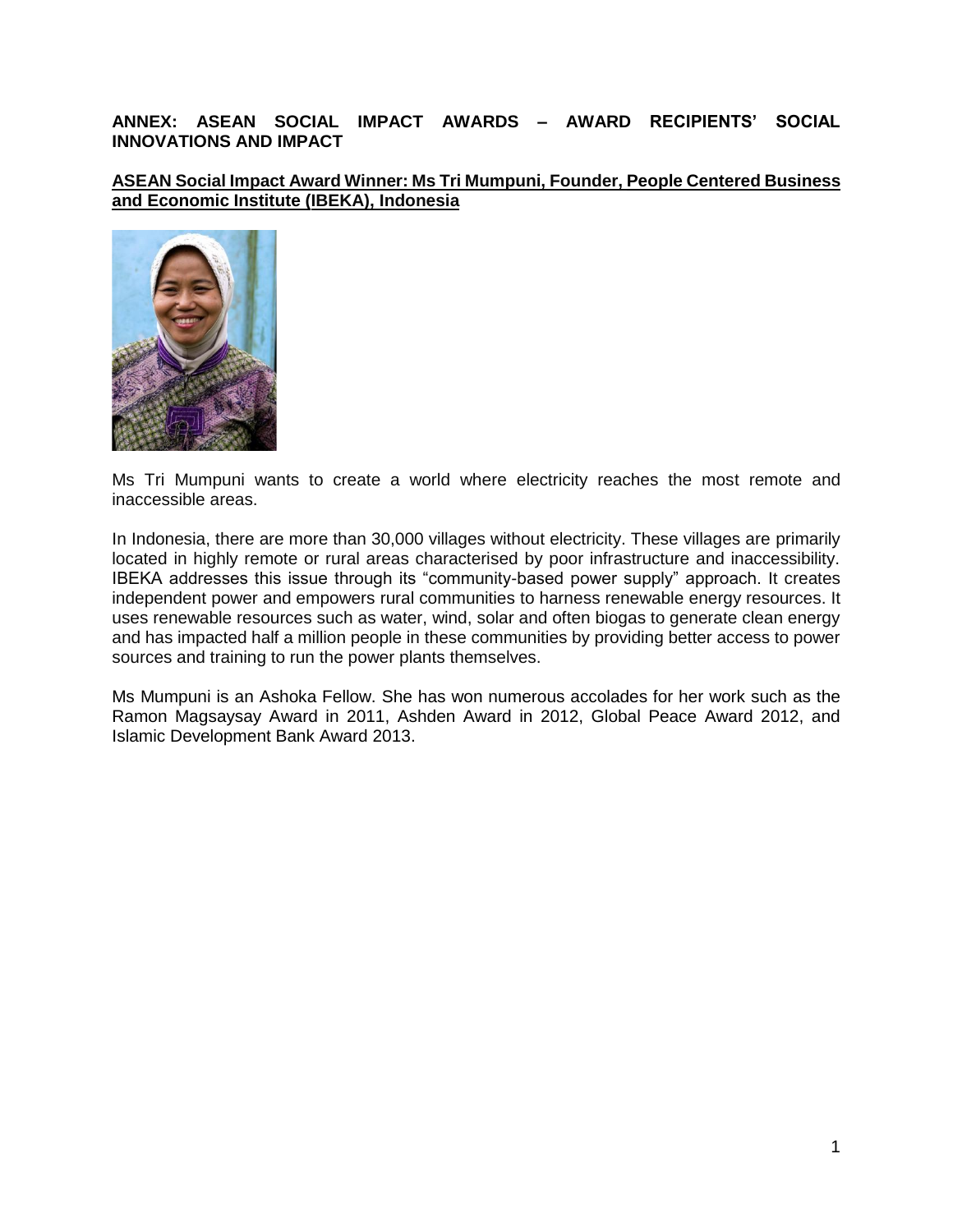## **ASEAN Social Impact Award Runner-up: Ms Cherrie Atilano, Founder, AGREA Agricultural Systems International, Inc., The Philippines**



Ms Cherrie Atilano aims to empower islands to become self-reliant models of agriculture and waste management.

As the Philippines transitions from an agricultural economy to an industrial one, rural farmers are facing extreme hunger, waste, and insufficiency. AGREA aims to help eradicate poverty for farming and fishing families and alleviate the effects of climate change in its communities. It has been mobilising businesses and government partners to build the first replicable model of a oneisland economy in the island of Marinduque. They envision working together to replicate the model in over 7,000 islands across the Philippines and further in the ASEAN region.

AGREA implements 12 activities including capacity building, youth leadership initiatives, and organic product development every year. To date, AGREA has impacted 18 schools, established 45 hectares of mangrove areas, and trained 160 youth leaders. The number of AGREA-certified local farms are growing and are becoming schools of agricultural learning. For over three years, AGREA has provided organic farming training to Marinduque-based farmers, school teachers, private farm owners, and school teachers.

Ms Atilano is the recipient of numerous honours and awards, including Inspiring Filipina Entrepreneur in 2017, The Outstanding Women in Nation's Service Award in 2016, and Ten Outstanding Students of the Philippines in 2007.